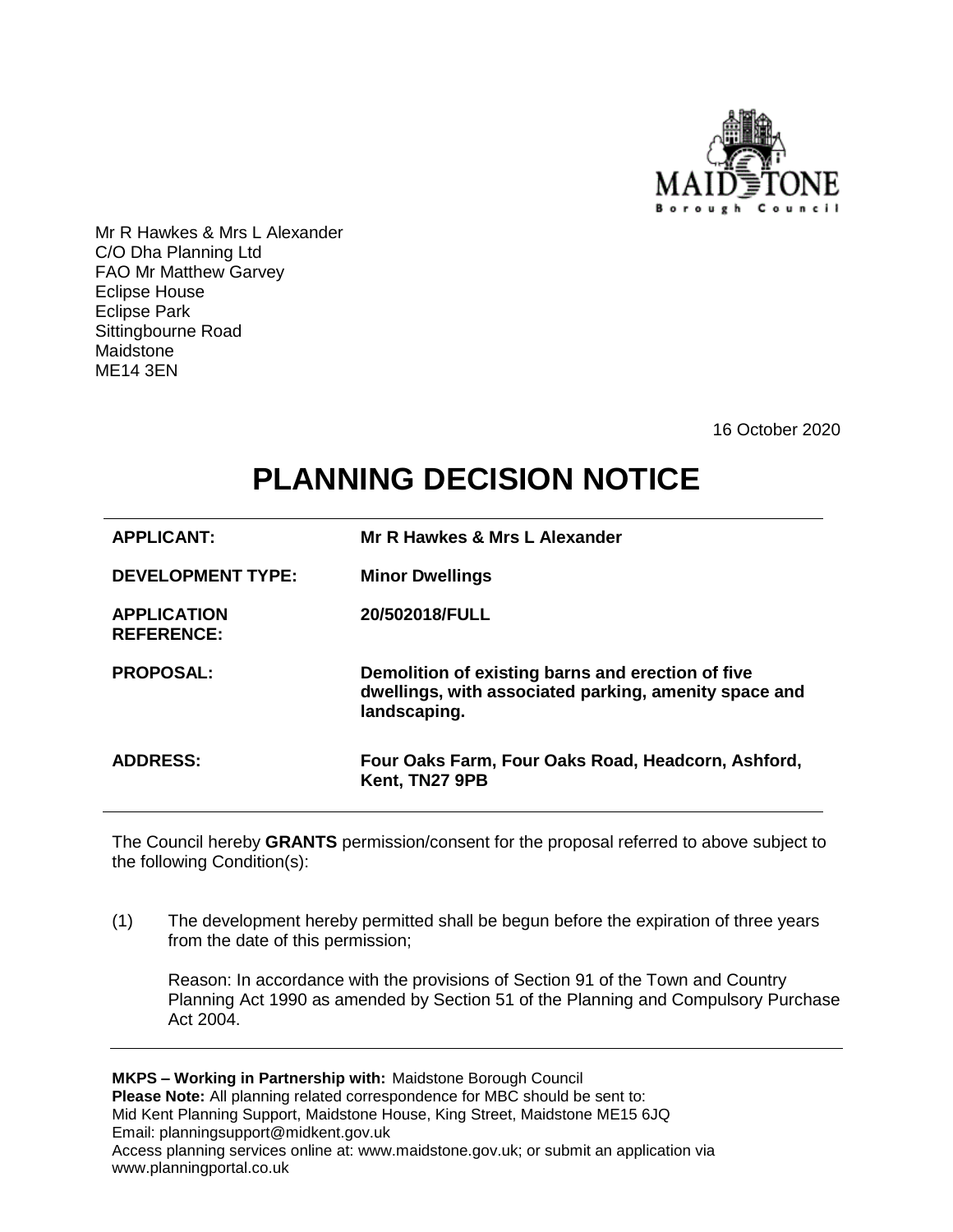(2) The development hereby permitted shall be carried out in accordance with the following approved plans:

14140/01B, 14140/11C, 14140/20A, 14140/21A, 14140/22A, 14140/23A, 14140/24A, 14140/25, 14140/26, 14140/27, 14140/28, 14140/29, 14140/30, 14140/31A

Reason: To clarify which plans have been approved.

(3) The development shall be carried out in accordance with the surface materials shown on drawing no. 14140/11C (gravel and resin bound gravel).

Reason: To ensure a satisfactory appearance to the development.

(4) The development shall be carried out in accordance with the GCN and Reptile Mitigation Strategy and Works Method Statement and Bat Outline Mitigation Strategy within section 5 of the Protected Species Report (13/08/20) and section 5 of the Reptile Mitigation Strategy report (02/09/20).

Reason: To mitigate impacts upon ecology.

(5) The development hereby approved shall not commence above slab level until, a "lighting design strategy for biodiversity" for the site boundaries has been submitted to and approved in writing by the local planning authority. The lighting strategy shall:

a) Identify those areas/features on site that are particularly sensitive for bats and that are likely to cause disturbance in or around their breeding sites and resting places or along important routes used to access key areas of their territory;

b) Show how and where external lighting will be installed so that it can be clearly demonstrated that areas to be lit will not disturb or prevent the above species using their territory.

All external lighting shall be installed in accordance with the specifications and locations set out in the strategy and these shall be maintained thereafter in accordance with the strategy.

Reason: To mitigate impacts upon ecology.

(6) The development hereby approved shall not commence above slab level until, details of ecology enhancements to include bird and bat boxes have been submitted to and approved in writing by the local planning authority and the development shall be carried out in accordance with the approved details.

Reason: To ensure a satisfactory appearance to the development.

(7) The development hereby approved shall not commence above slab level until, written details providing adequate information to assess the materials to be used in the construction of the external surfaces of the buildings hereby permitted have been submitted to and approved in writing by the local planning authority and the development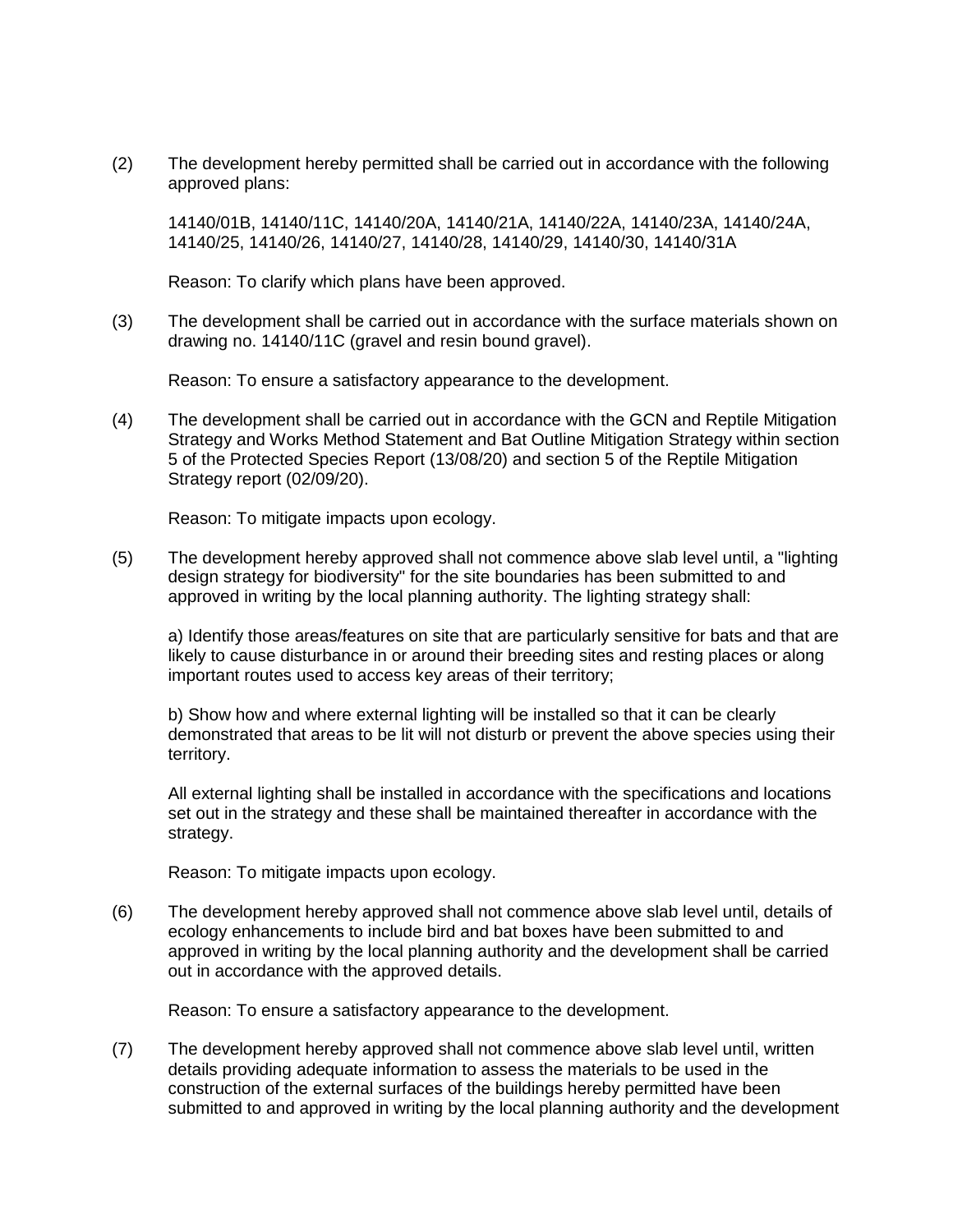shall be constructed using the approved materials. The materials shall follow those set out in the application and include stock bricks, timber weatherboarding, and clay tiles.

Reason: To ensure a satisfactory appearance to the development.

(8) The development hereby approved shall not commence above slab level until, details of all fencing, walling and other boundary treatments, have been submitted to and approved in writing by the local planning authority and the development shall be carried out in accordance with the approved details before the first occupation of the building(s) or land and maintained thereafter;

Reason: To ensure a satisfactory appearance to the development and to safeguard the enjoyment of their properties by existing and prospective occupiers.

(9) The development hereby approved shall not commence above slab level until the precise details of the landscape scheme as shown on drawing no. 14140/11C, which shall be designed in accordance with the principles of the Council's landscape character guidance, has been submitted to and approved in writing by the local planning authority. The scheme shall include a planting specification, programme of implementation and a 5-year management plan.

Reason: In the interests of landscape, visual impact and amenity of the area and to ensure a satisfactory appearance to the development.

(10) All planting, seeding and turfing specified in the approved landscape details shall be carried out either before or in the first planting season (October to February) following the occupation of the building(s) or the completion of the development, whichever is the sooner; and seeding or turfing which fails to establish or any trees or plants which, within five years from the first occupation of a property, commencement of use or adoption of land, die or become so seriously damaged or diseased that their long term amenity value has been adversely affected shall be replaced in the next planting season with plants of the same species and size as detailed in the approved landscape scheme unless the local planning authority gives written consent to any variation.

Reason: In the interests of landscape, visual impact and amenity of the area and to ensure a satisfactory appearance to the development.

(11) Each dwelling hereby approved shall not be occupied until a minimum of one electric vehicle charging point has been installed at the property, and it shall thereafter be retained for that purpose.

Reason: To promote the reduction of CO2 emissions through the use of low emissions vehicles.

(12) Before Plot 1 is first occupied, the proposed first floor west facing bathroom window shall be obscure glazed and shall subsequently be maintained as such. Before Plot 2 is first occupied, the proposed first floor west facing bathroom window shall be obscure glazed and shall subsequently be maintained as such.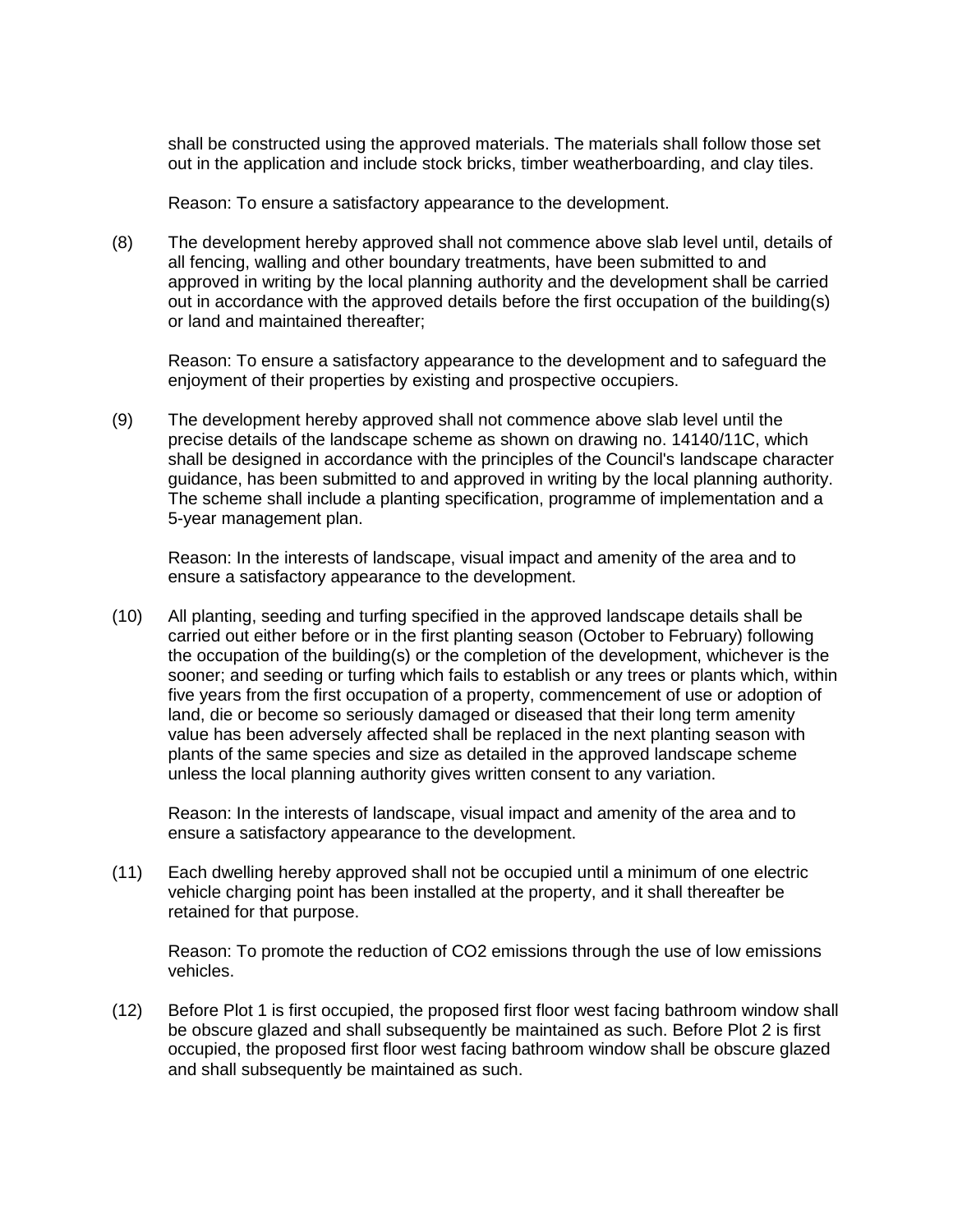Reason: To prevent overlooking of adjoining properties and to safeguard the privacy of existing and prospective occupiers.

(13) Notwithstanding the provisions of the Town and Country Planning (General Permitted Development) (England) Order 2015 (or any order revoking and re-enacting that Order with or without modification) no development within Schedule 2, Part 1, Class(es) A, B, C, and D to that Order shall be carried out without the permission of the local planning authority;

Reason: To safeguard the character and appearance of the dwellings.

(14) If during construction/demolition works evidence of potential contamination is encountered, works shall cease and the site fully assessed to enable an appropriate remediation plan to be developed. Works shall not re-commence until an appropriate remediation scheme has been submitted to, and approved in writing by, the Local Planning Authority and the remediation has been completed. Upon completion of the building works, this condition shall not be discharged until a closure report has been submitted to and approved in writing by the Local Planning Authority. The closure report shall include details of;

a) Details of any sampling and remediation works conducted and quality assurance certificates to show that the works have been carried out in full in accordance with the approved methodology.

b) Details of any post-remedial sampling and analysis to show the site has reached the required clean-up criteria shall be included in the closure report together with the necessary documentation detailing what waste materials have been removed from the site.

c) If no contamination has been discovered during the build then evidence (e.g. photos or letters from site manager) to show that no contamination was discovered should be included.

Reason: In the interest of the protection of human health.

(15) The approved details of the parking/turning areas including the car barns shall be completed before the commencement of the use of the land or buildings hereby permitted and shall thereafter be kept available for such use. No development, whether permitted by the Town and Country Planning (General Permitted Development) (England) Order 2015 (or any order revoking and re-enacting that Order, with or without modification) or not, shall be carried out on the areas indicated or in such a position as to preclude vehicular access to them;

Reason: Development without adequate parking/turning provision is likely to lead to parking inconvenient to other road users and in the interests of road safety.

(16) The development hereby approved shall not commence above slab level until, full details of the following matters have been submitted to and approved in writing by the local planning authority:-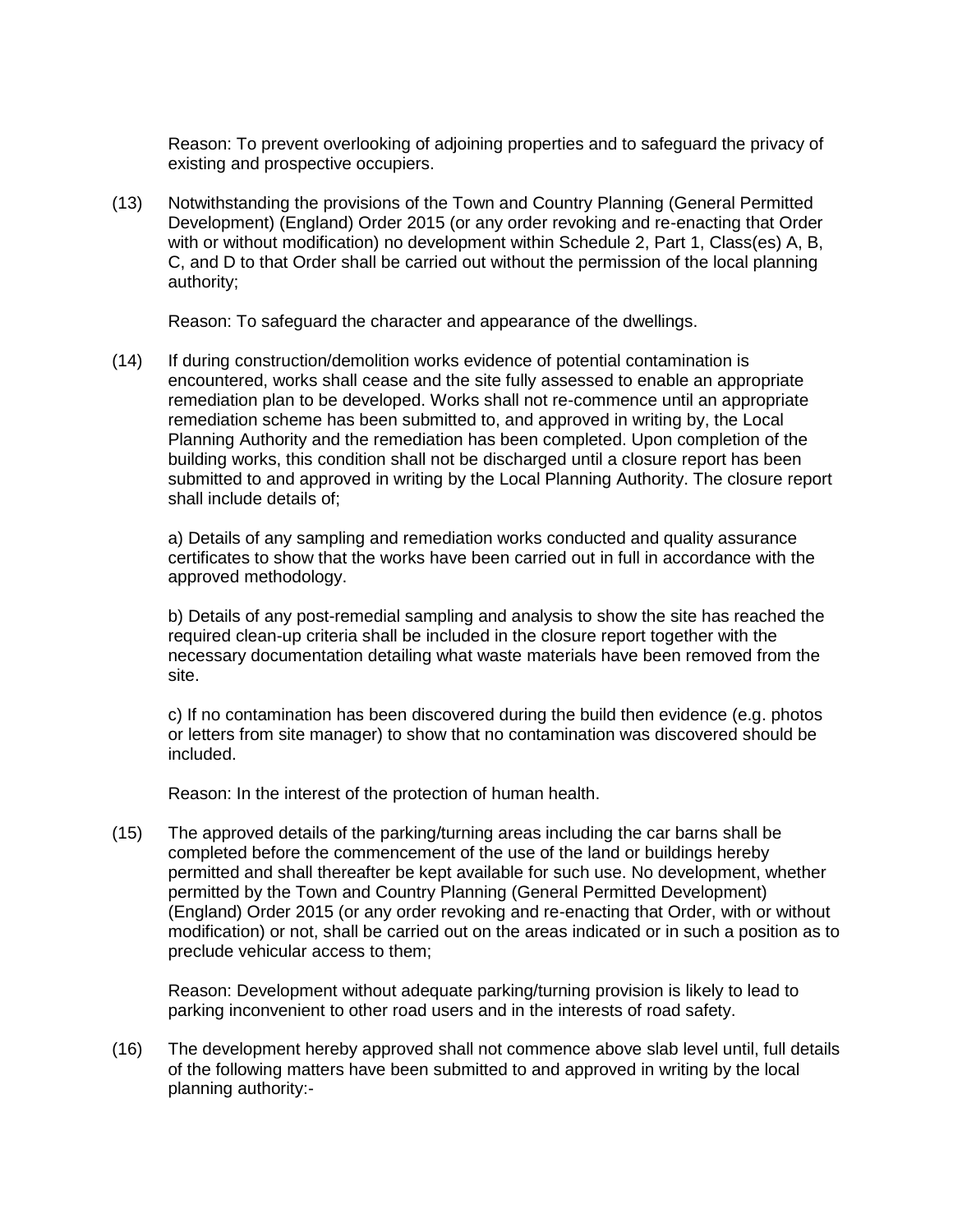a) New external joinery in the form of large-scale drawings.

b) Details of the cowl for the Oast.

The development shall be carried out in accordance with the approved details;

Reason: To ensure an appropriate appearance to the buildings.

Informative(s):

(1) The granting of planning permission confers no other permission or consent in relation to the PROW and no works can be undertaken on a PROW without the express consent of the Highways Authority.

The Council's approach to this application:

In accordance with paragraph 38 of the National Planning Policy Framework (NPPF), February 2019 the Council takes a positive and proactive approach to development proposals focused on solutions. We work with applicants/agents in a positive and creative way by offering a pre-application advice service, where possible, suggesting solutions to secure a successful outcome and as appropriate, updating applicants / agents of any issues that may arise in the processing of their application.

In this instance:

The applicant/agent was advised of minor changes required to the application and these were agreed.

The applicant/agent was provided with formal pre-application advice.

If your decision includes conditions that need to be discharged, please be advised that there is a separate application process to discharge them which includes a fee. For more information on this please visit [https://www.planningportal.co.uk/info/200126/applications/60/consent\\_types/12](https://www.planningportal.co.uk/info/200126/applications/60/consent_types/12) and to submit an application for approval of details (discharge conditions) please use this link <https://www.planningportal.co.uk/applications>

R.IL. Jaman

Rob Jarman **Head of Planning Services Maidstone Borough Council** 

**Please be advised that irrespective of whether your proposal requires planning permission or not, it may still require Building Regulation Approval. For more information on this please visit our website**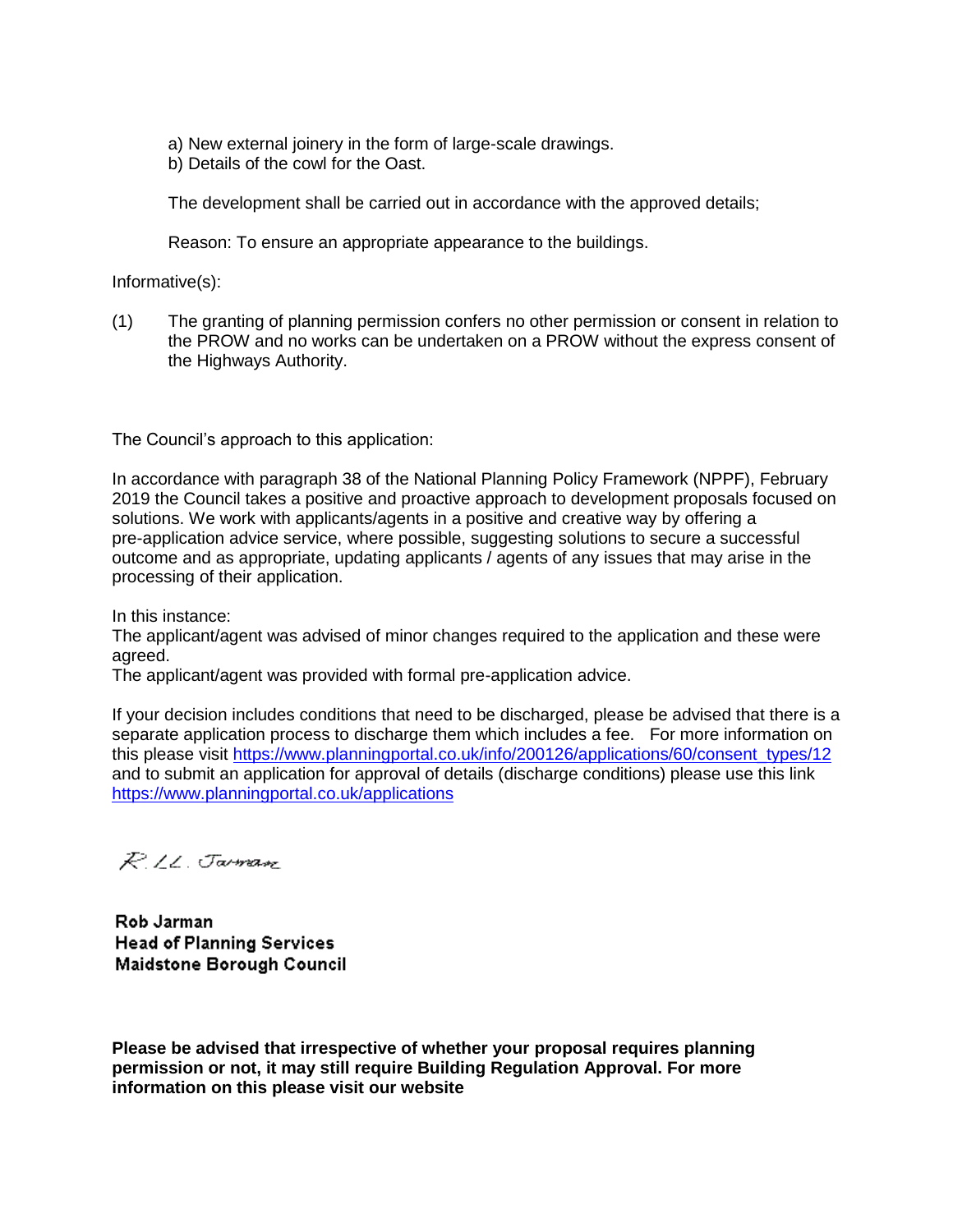[https://www.maidstone.gov.uk/home/primary-services/planning-and-building/primary-areas/build](https://www.maidstone.gov.uk/home/primary-services/planning-and-building/primary-areas/building-control) [ing-control](https://www.maidstone.gov.uk/home/primary-services/planning-and-building/primary-areas/building-control)

## **IMPORTANT - YOUR ATTENTION IS DRAWN TO THE ATTACHED NOTES**